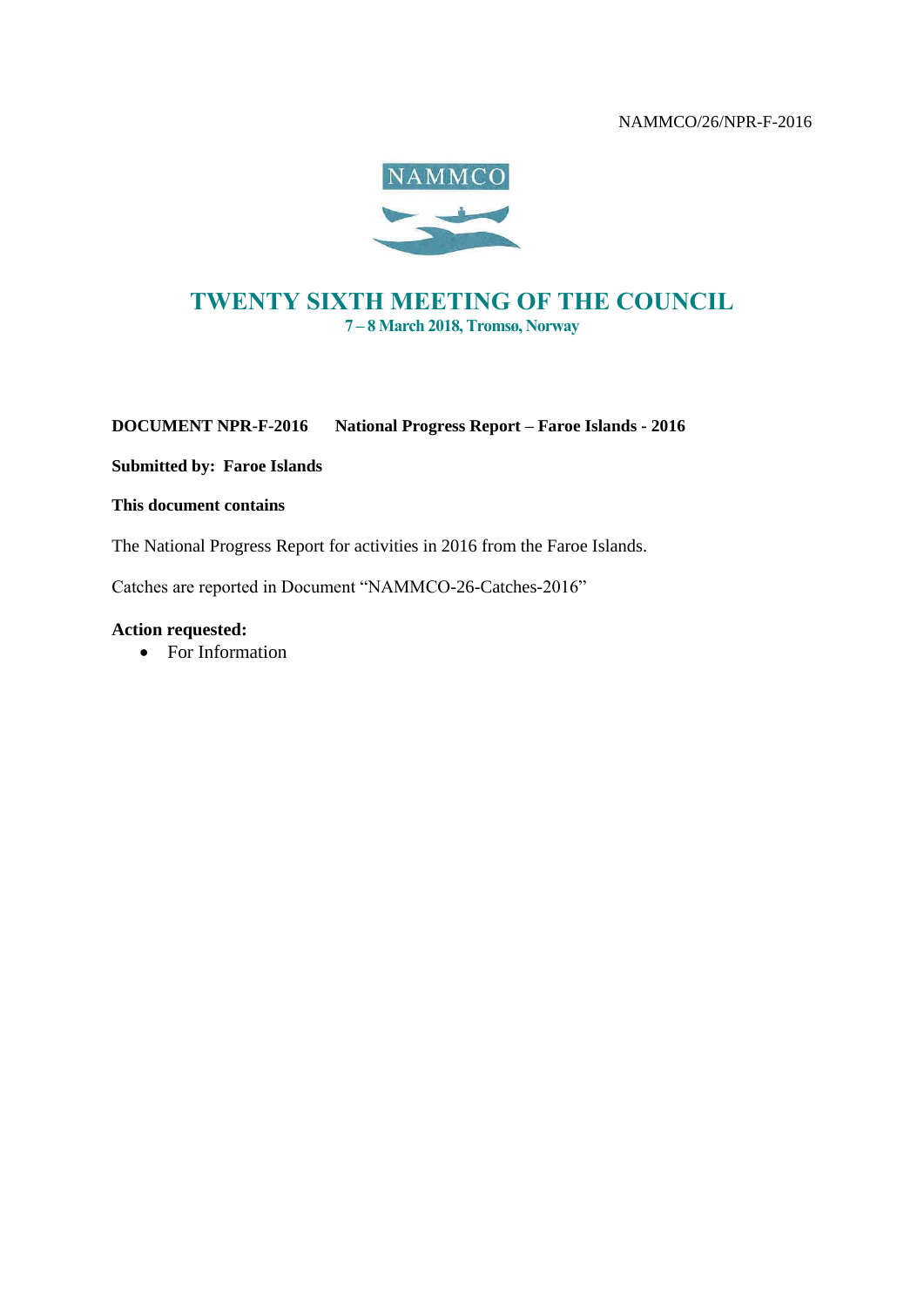#### **FAROE ISLANDS PROGRESS REPORT ON MARINE MAMMALS 2016**

By Bjarni Mikkelsen, Katrin Hoydal and Maria Dam

#### **I. INTRODUCTION**

This report summarises research on cetaceans and pinnipeds conducted in the Faroe Islands in 2016, by the Museum of Natural History and the Environment Agency.

## **II. RESEARCH BY SPECIES 2016**

#### **II.a Species/Stocks studied**

- Grey seal (*Halichoerus grypus*) hunting statistics
- Pilot whale (*Globicephala melas*) landed animals

#### **II.b Field work**

In 2016, a total of 158 biological samples, for age, reproduction and diet analysis, were collected from **pilot whales** by the Natural History Museum – Hvannasund on 6 July (43 samples), Hvannasund on 26 July (39), Hvannasund on 26 August (9) and Hvannasund on 28 August (67). This is a continuation of a small-scale sampling programme, with the plan to complement with a more comprehensive monitoring programme.

In 2016, the Environment Agency took samples of **pilot whales** in connection with grinds in Hvannasund 6 and 26 July and in Leynar 7 November. In all, 78 individual samples of muscle and blubber were taken, and liver and kidney tissue samples from 65 of these individuals.

#### **II.c Laboratory work**

The biological material collected from **pilot whales** in 2016 has been prepared ready for finalizing examinations of age, diet and reproduction.

The Environment Agency are regularly collecting **pilot whale** samples for a tissue bank (Table 1). In addition to monitoring, research to elucidate potential negative impact of pollutants on pilot whales are undertaken when funding allows.

| <b>Matrix (tissue)</b>          | blubber & muscle                                                      | kidney   | liver     | blubber /<br>$liver***$ | blubber*  |
|---------------------------------|-----------------------------------------------------------------------|----------|-----------|-------------------------|-----------|
| <b>Frequency of</b><br>sampling | yearly, pref. from 3 schools, focus incr. on juv. males for timetrend |          |           |                         |           |
| number of samples               |                                                                       |          |           |                         |           |
| analysed per year               | 25                                                                    | 15       | 15        |                         | 5         |
|                                 | Blubber:Legacy                                                        |          | Mercury,  | Perfluoroalkyl          | hexabromo |
|                                 | persistent organic                                                    | Cadmium, | selenium, | substances,             | cyclo-    |
| Tissue analysed for:            | pollutants\$                                                          | dry mass | cadmium,  | polybrominated          | dodecane  |

Table 1. Pollutants in the pilot whale monitoring program of the Environment Agency.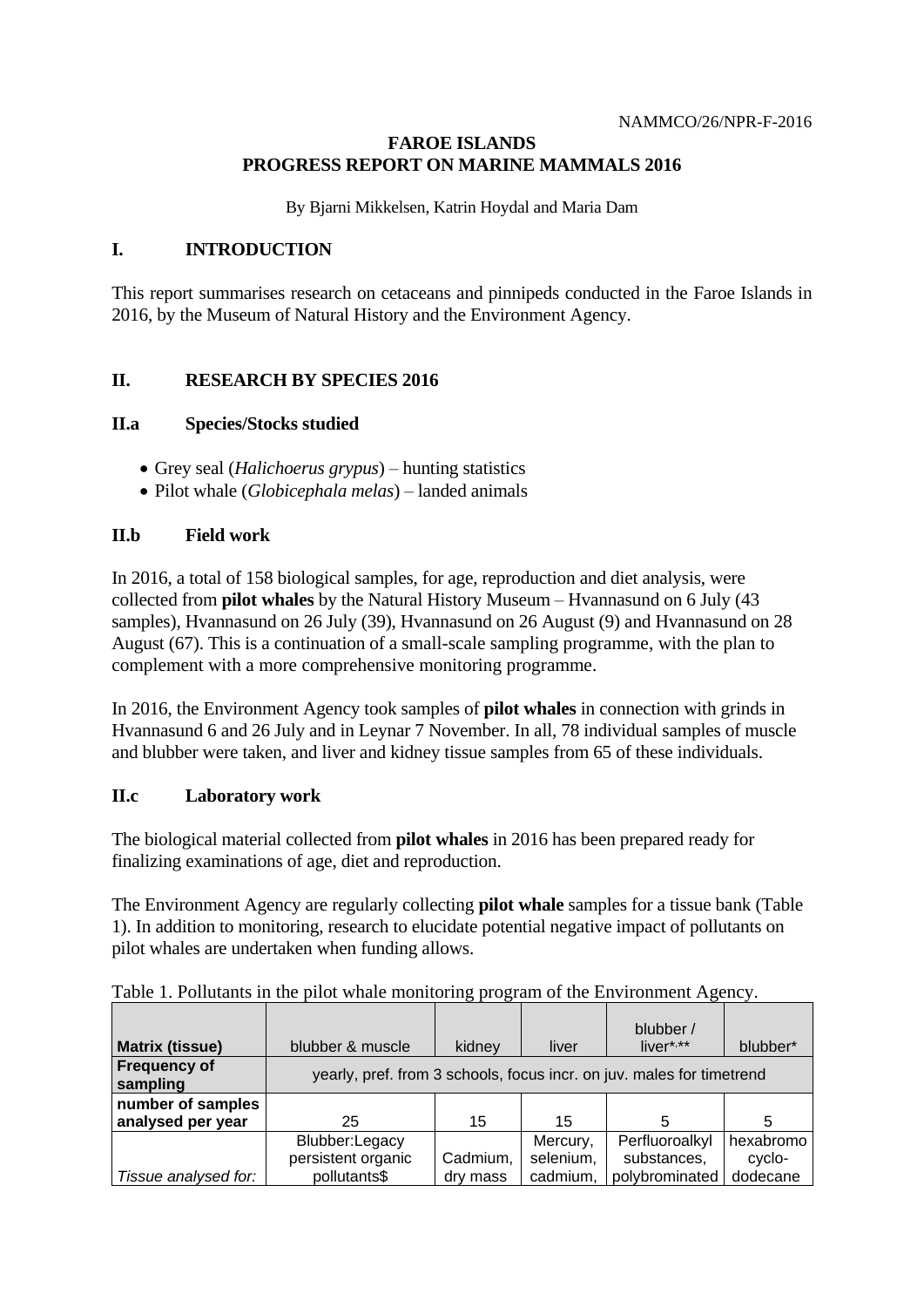|      | M | . | --- | $\cdot$<br>. .<br>- - -<br>.<br>าเค<br>יםוזב<br>$\mathbf{u}$<br>.<br>___ |  |
|------|---|---|-----|--------------------------------------------------------------------------|--|
| 1.77 |   |   |     |                                                                          |  |

\*Timetrends \*\* PFAS is analysed in liver

\$ PCB, HCH, HCB, DDT, DDE, and from ca. ½ of the samples even o,p-isomer DDT and metabolites, CHL, Mirex, Toxaphene.

£ Mercury, selenium, dry mass and stable N and C isotopes

#### **II.d Other studies**

In the Faroe Islands, **grey seals** are hunted at salmon sea farms, as a protective act, when interfering with the installations. In 2010, a logbook system of seal culls was implemented, and fish farmers were motivated to deliver statistics on an annual basis. However, the reporting system need to be validated in order to provide a reliable overview of grey seal removals.

## **II.e Research results**

A study, integrating **pilot whale** samples from Faroe Islands, described the levels of diversity of the Major Histocompatibility Complex DQB and DRA loci in long-finned pilot whales from four regions of the North Atlantic, and compared with South Pacific (Monteiro et al., 2016). Three alleles were resolved at each locus, with trans species allele sharing and higher levels of non- synonymous to synonymous substitution, especially in the DQB locus. Overall nucleotide diversities of  $0.49 \pm 0.38\%$  and  $4.60 \pm 2.39\%$  were identified for the DRA and DQB loci, respectively, which are relatively low for MHC loci in the North Atlantic, but comparable to levels previously described in New Zealand (South Pacific). There were significant differences in allele frequencies within the North Atlantic and between the North Atlantic and New Zealand. Patterns of diversity and divergence are consistent with the longterm effects of balancing selection operating on the MHC loci, potentially mediated through the effects of host-parasite coevolution. Differences in allele frequency may reflect variation in pathogen communities, coupled with the effects of differential drift and gene flow.

The effects of persistent organic pollutants (POPs) on thyroid hormones and vitamin A, E and D were studied in pilot whales from the Faroe Islands (Hoydal et al., 2016). Some significant positive relationships were found between POPs and thyroid hormone concentrations in the youngest juveniles (p<0.05). In plasma of juvenile whales α–tocopherol was also positively correlated with all the POPs  $(p<0.05)$ . Only few significant correlations were found between single POPs and retinol and vitamin D in plasma within the age groups. There were significant negative relationships between hepatic PBDE concentrations and retinol (BDE-47) and γ–tocopherol (BDE-49, -47, -100, -99, -153) in liver. The relationships between OHCs and THs or vitamins suggested that in pilot whales POPs seem to have minor effects on TH and vitamin concentrations.

Co-operation has been established with scientist at the Department of Anatomy and Cell Biology/ Canadian Light Source, Saskatoon, SK Canada, regarding the mercury/selenium in eyes and inner ear of the pilot whale and these results were presented at the SETAC conference in Orlando (Korbas et al., 2016). This research continues.

## **III. ONGOING (CURRENT) RESEARCH**

The Museum of Natural History will continue to track **pilot whales** by satellite telemetry (last tagging was in 2015), in order to monitor migration patterns and distribution areas of pilot whales recruiting to the Faroese harvest.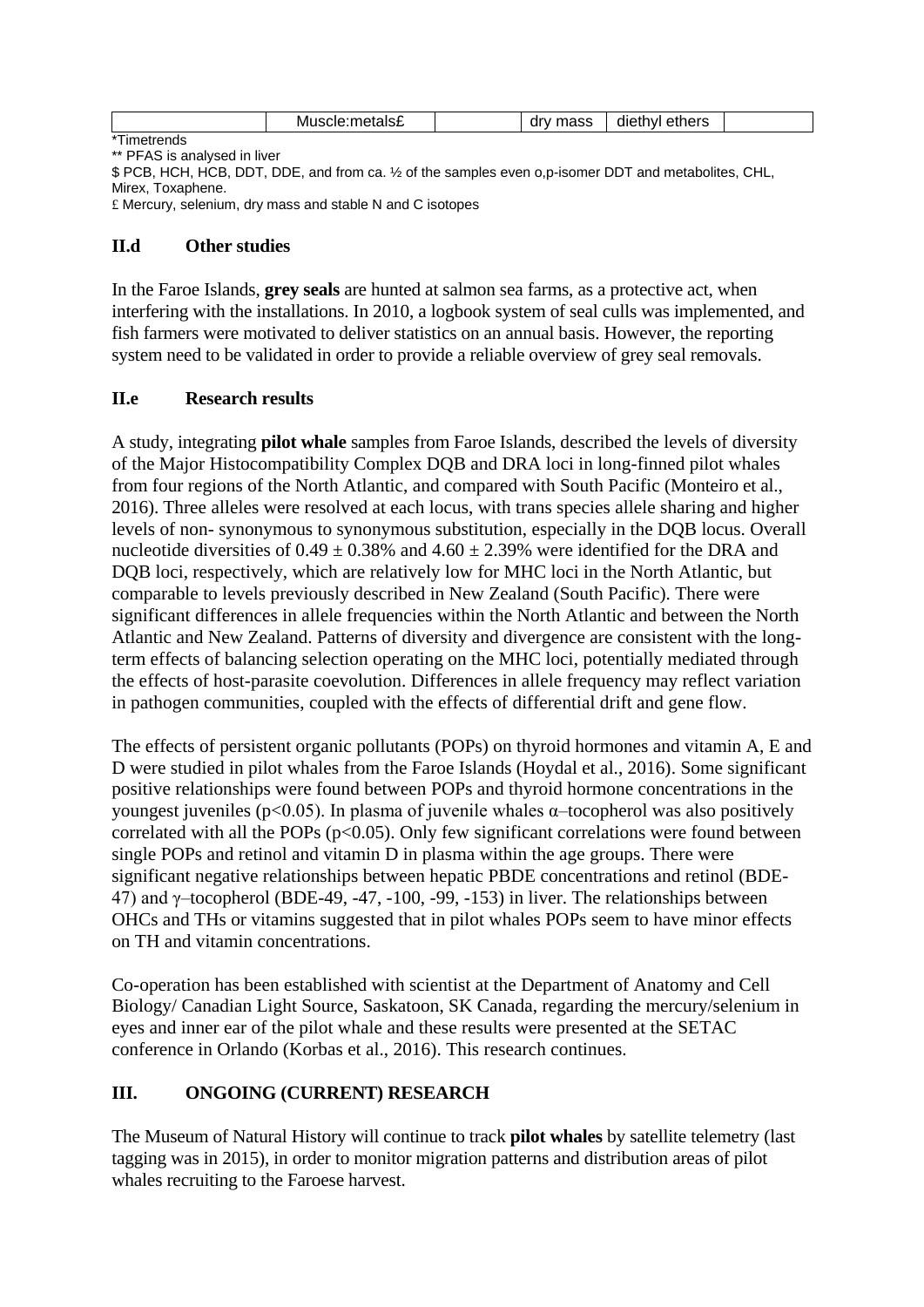Katrin Hoydal, since 2000 staff at the Environment Agency, continues work on her PhD thesis: "Levels and endocrine disruptive effects of legacy POPs and their metabolites in long-finned pilot whales of the Faroe Islands". Katrin is enrolled at the Norwegian University of Science and Technology (NTNU). In 2016, the study on effects of pollutants on hormone and vitamin concentrations in **pilot whales** is in progress.

By 2016, the Environment Agency have submitted two large research/development proposal on behalf of research consortia consisting of participating scientists from Denmark, Sweden, Norway and the Faroe Islands. The focus of these proposals have been the pilot whale at molecular level - with basis in genome and transcriptomes. The intent is to develop skills in the Faroe Islands for performing these analyses and interpretations - as this would be applicable in population assessment and pilot whale function at the molecular and cell level. Unfortunately, the proposals have so far not been successful, but search for funding continues.

Perfluoro alkyl substances, PFAS, and brominated dioxins and HBCD are environmental pollutants for which pilot whale tissue have been analysed in recent years. In 2016, parts of this research has been in cooperation with Harvard University, Ørebro University and Aarhus University.

# **IV. CATCH DATA**

Appendix 1. Data available at the NAMMCO secretariat.

## **V. BY-CATCH DATA**

The electronic logbook system for all fishing vessels larger than 15 GRT, with mandatory reporting of marine mammal by-catches, has been in function for four years, still for some selected fleets. The rare incidences with by-catches of large whales have traditionally been reported directly to the Museum. Reported by-catch data for 2016 is given in Appendix 2.

## **VI. ADVICE GIVEN AND MANAGEMENT MEASURES TAKEN**

None

## **VII. PUBLICATIONS AND DOCUMENTS**

- Hoydal, K.S., Ciesielski, T.M., Borrell, A., Wasik, A., Letcher, R.J., Dam, M., Jenssen, B.M., 2016. Relationships between concentrations of selected organohalogen contaminants and thyroid hormones and vitamins A, E and D in Faroese pilot whales. Environmental Research 148, 386–400.
- Mikkelsen, B. and Dam, M. 2016. Faroe Islands Progress report on Marine Mammals 2015. Paper presented to the NAMMCO Scientific Committee, Nuuk, Greenland. 5pp.
- Malgorzata (Gosia) Korbas, Katrin Hoydal and Maria Dam. Shining light on environmental contaminants in sensory organs of pilot whales. Presented at the SETAC in Orlando, 2016.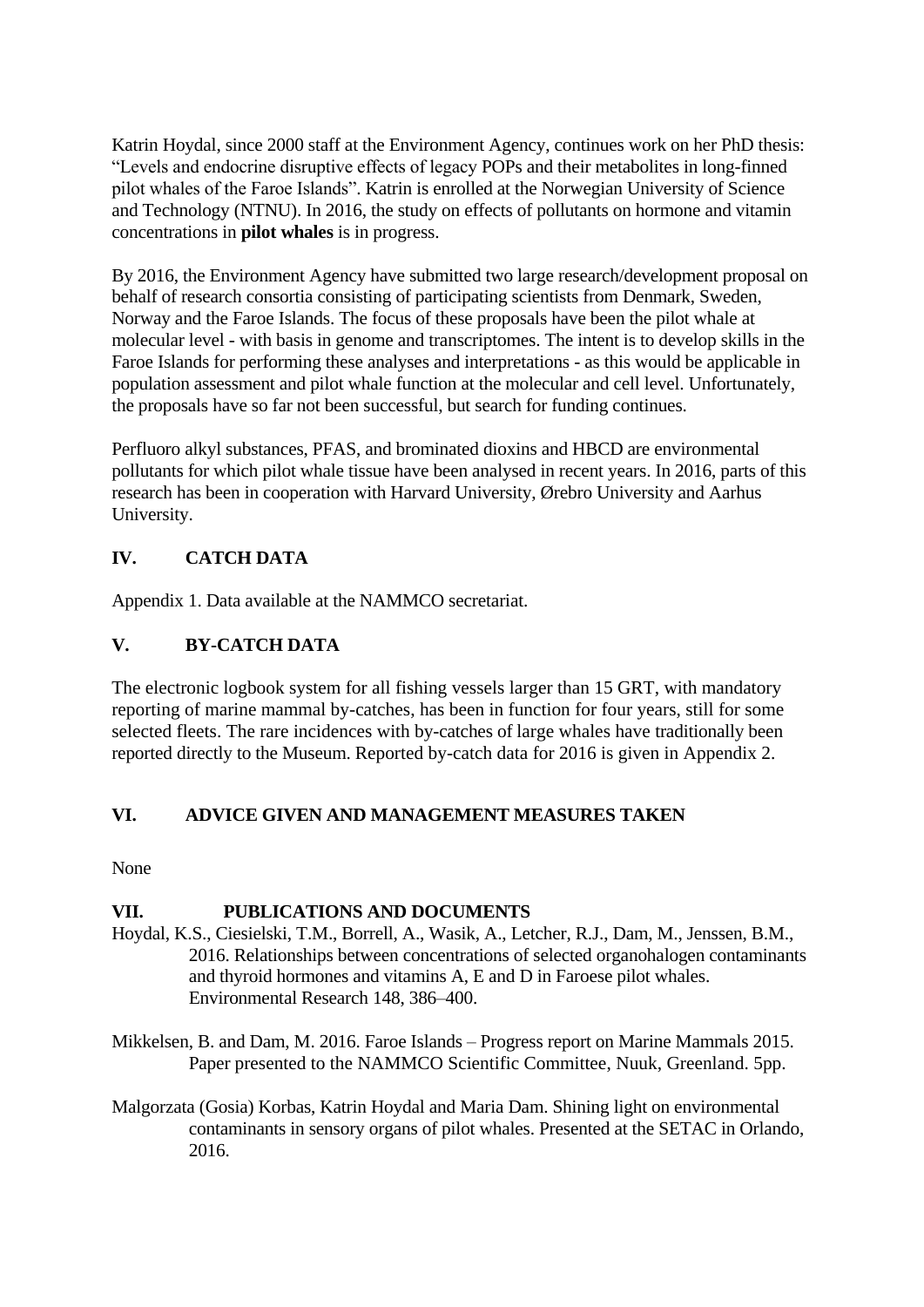Sílvia S. Monteiro, José V. Vingada, Alfredo López, Graham J. Pierce, Marisa Ferreira, Andrew Brownlow, Bjarni Mikkelsen, Misty Niemeyer, Robert J. Deaville, Catarina Eira & Stuart Piertney. 2016. [Major Histocompatibility Complex \(MHC\)](http://www.tandfonline.com/doi/full/10.1080/17451000.2016.1174266)  [class II sequence polymorphism in long-finned pilot whale \(](http://www.tandfonline.com/doi/full/10.1080/17451000.2016.1174266)*Globicephala melas*) [from the North Atlantic.](http://www.tandfonline.com/doi/full/10.1080/17451000.2016.1174266) *Marine Biology Research* Vol. 12, Iss. 6.